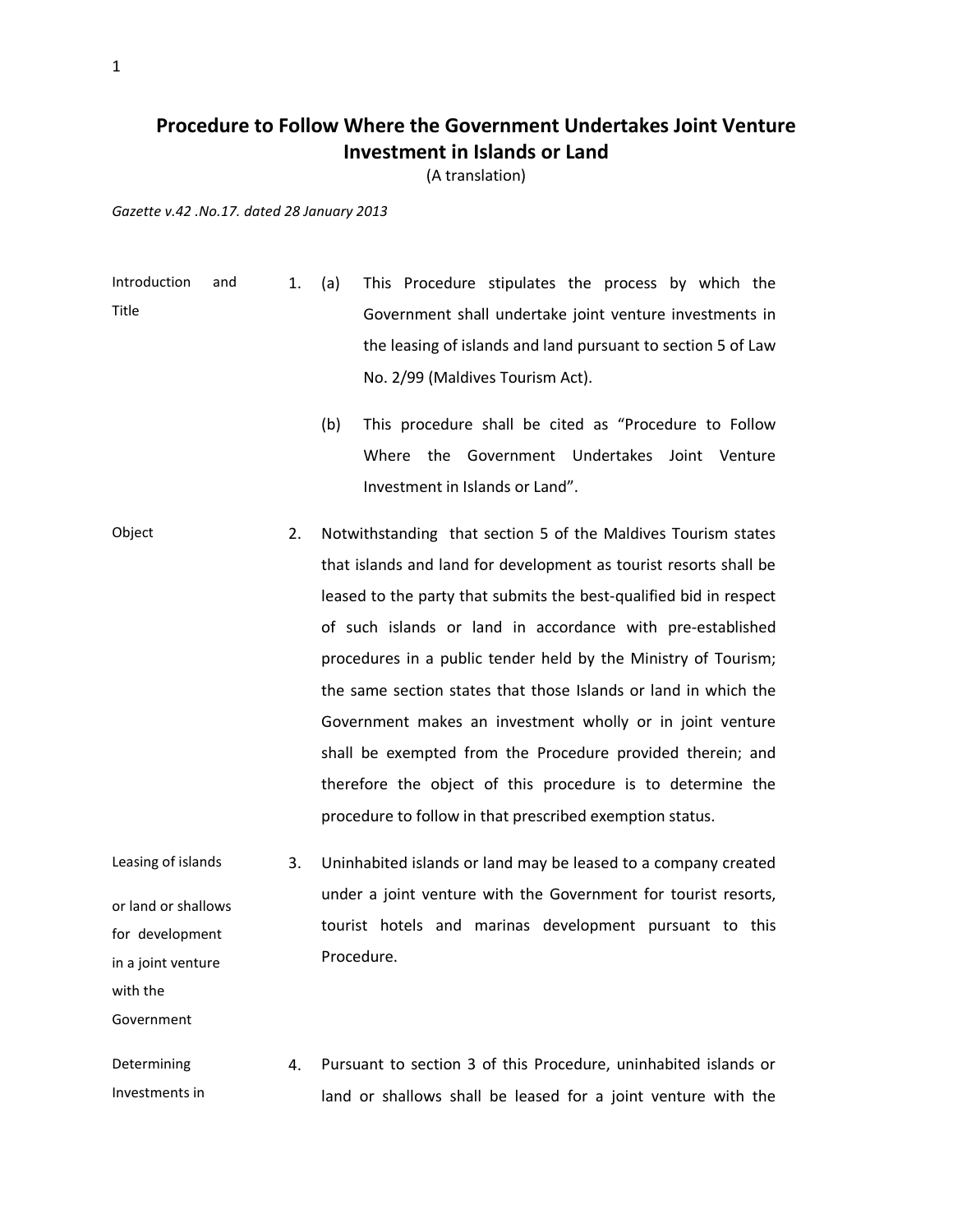| Which the                  | Government for development as according to one of the              |
|----------------------------|--------------------------------------------------------------------|
| Government is a            | following two options:                                             |
| Party.                     |                                                                    |
|                            | Leasing islands or land to invest with those meeting the<br>(a)    |
|                            | prerequisites prescribed in section 5 of this Procedure; or        |
|                            | (b)<br>Transforming to tourist resorts, islands already leased for |
|                            | purposes related to tourism, save those leased to develop          |
|                            | as tourist resorts, tourist hotels and marinas.                    |
| Prerequisites<br>for<br>5. | Islands and land for development as tourist resorts shall be       |
| leasing islands or         | leased for those meeting the following prerequisites:              |
| land                       |                                                                    |
|                            | (1)<br>The net worth of the party undertaking a joint venture      |
|                            | with the Government must have a minimum worth of                   |
|                            | Maldivian Rufiyaa 300 million.                                     |
|                            | The party must agree to pay as a lump sum, the lease<br>(2)        |
|                            | acquisition cost that the Government determines having             |
|                            | studied the existing market.                                       |
|                            | Where the party developing the island or land is<br>(3)            |
|                            | developing it as a private island resort as according to           |
|                            | standards maintained by the Ministry, the party must               |
|                            | agree to pay the annual acquisition cost determined by the         |
|                            | Government.                                                        |
|                            | (4)<br>The initial capital investment must be a minimum of US      |
|                            | Dollars 100 million or more.                                       |
|                            | (5)<br>Must provide a bank guarantee worth 10% of the total        |
|                            | proposed project                                                   |
|                            |                                                                    |

(6) Where the applicant to develop the island or land is foreign, the investment funds must be brought from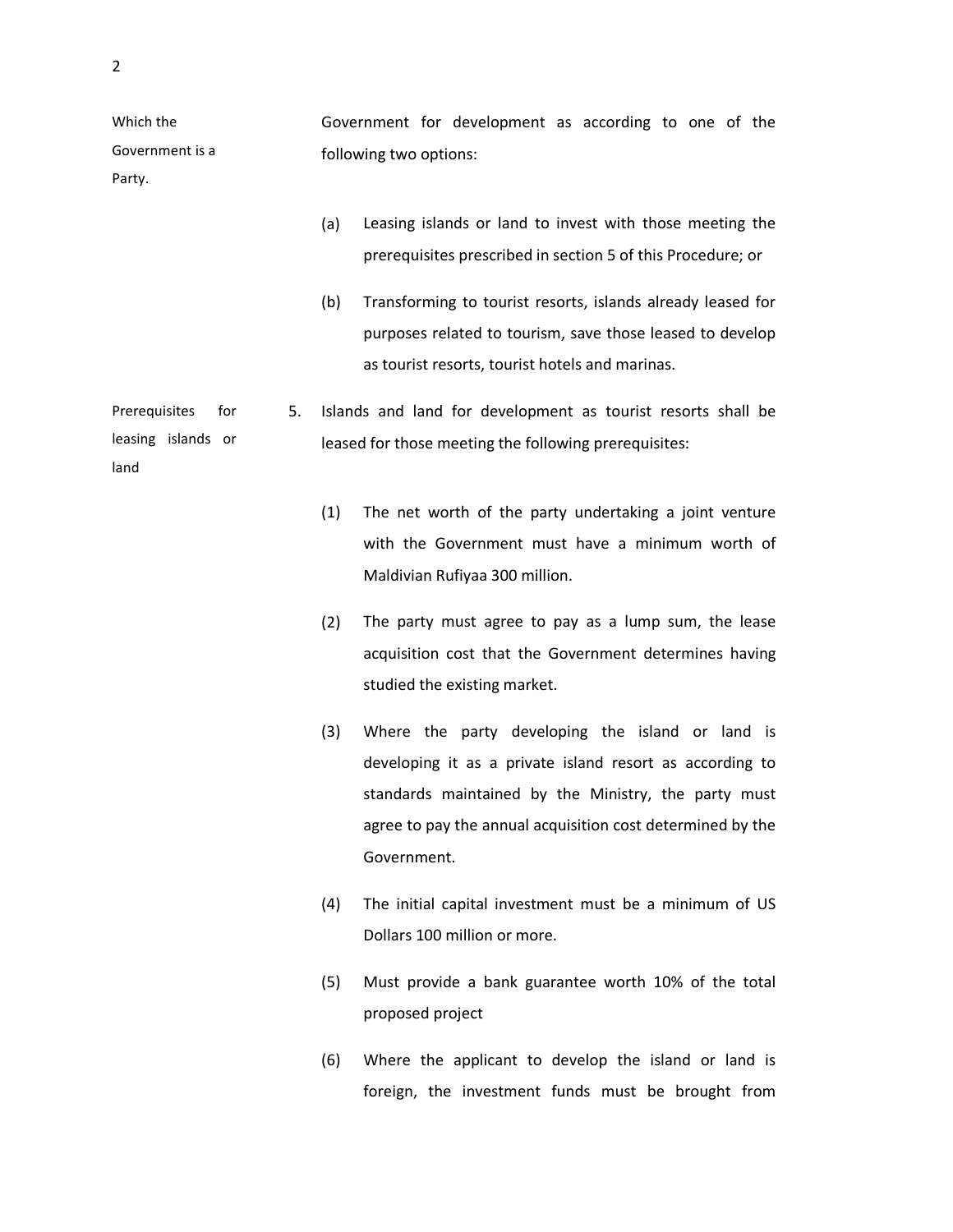abroad.

Submitting Proposals 6. (a) All applicants wishing to undertake a joint venture with the Government in uninhabited islands or land, to develop tourist resorts, tourist hotels and marinas, pursuant to section 4 (a) of this Procedure, must submit their applications to the Tourism Ministry.

> (b) The proposals submitted under subsection (a) of this section shall be studied by a specialised technical committee.

Islands Leased for Purposes Related to Tourism, Save Those Leased to Develop as Tourist Resorts 7. For the purpose of section 4 (b) of this Procedure, those parties leasing islands for purposes related to tourism – save those leased to develop as tourist resorts, tourist hotels and marinas – may be allowed to transform the island to a tourist resort where they meet the following prerequisites:

- (a) Having annulled the existing lease agreement, to lease the island under a lease agreement pursuant to the Tourism Act, to develop as a tourist resort. And where there is any outstanding rent, fee, tax or any other monies owed to the Government in relation to the island, to pay the dues fully before the existing agreement is annulled. And where there are any outstanding dues owed to parties other that the Government, to agree to pay the dues.
- (b) To pay an acquisition cost pursuant to subsection (c) of this section to transform the island to resort status.
- (c) The acquisition cost payable to the Government pursuant to subsection (b) of this section shall be, to include in the amount arrived at after having calculated at the rate of 600,000 US Dollars per a hectare of land, the sum arrived at having calculated the island's distance to Ibrahim Nasir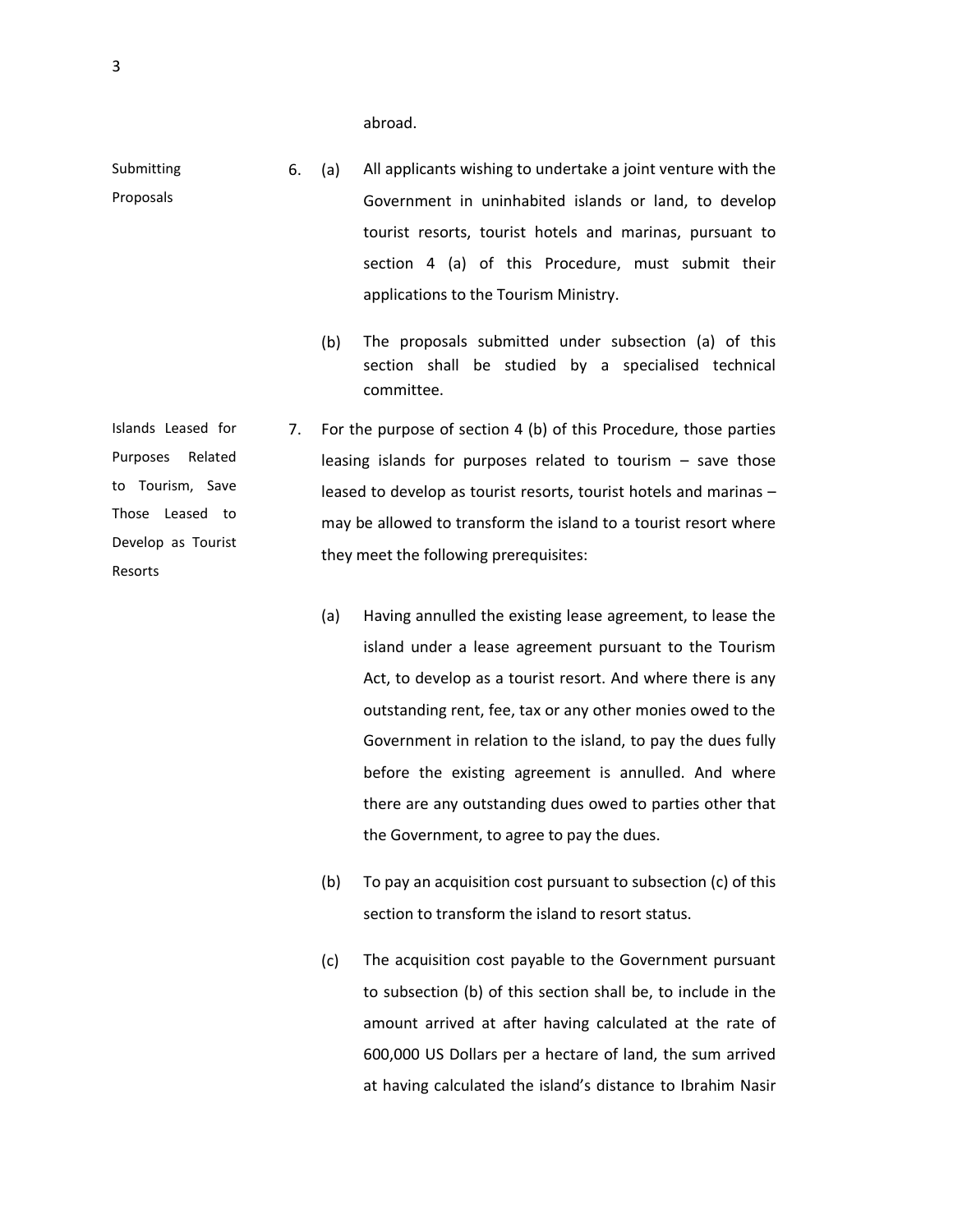International Airport at the rate of 1,000,000 US Dollars. The sum shall be calculated by using the following formula:

1,000,000 – distance to Ibrahim Nasir International Airport x 1,000,000

150

- (d) 20% of the acquisition cost determined under subsection (a) of this section must be paid on the day the lease agreement is signed with the Government. The remaining sum of the lease acquisition cost must be paid fully within 36 (thirty-six) months from the day the lease agreement is signed, in accordance with the Government's directive on payment procedure.
- Application of the Law to Islands and land stated in this 8. In addition to meeting the prerequisites prescribed in sections 5 and 7 of this Procedure, all other provisions prescribed in the Maldives Tourism Act shall apply.
- Venture Company 9. (a) All islands and land leased under this Procedure shall be leased to a joint venture company created between the proposed investor and the Government, and under a joint venture agreement signed between the parties.
	- (b) The Government shall determine the proportion of Government shares to be held in any joint venture company created to lease islands or land pursuant to subsection 4 (a) of this Procedure, after having taken into account the size of the investment. However, those joint venture companies so created to lease islands or land pursuant to subsection 4 (b) of this Procedure must have a minimum 10% Government share.
	- (c) The amount determined as Government investment in an

Procedure

Obligation to Create Joint